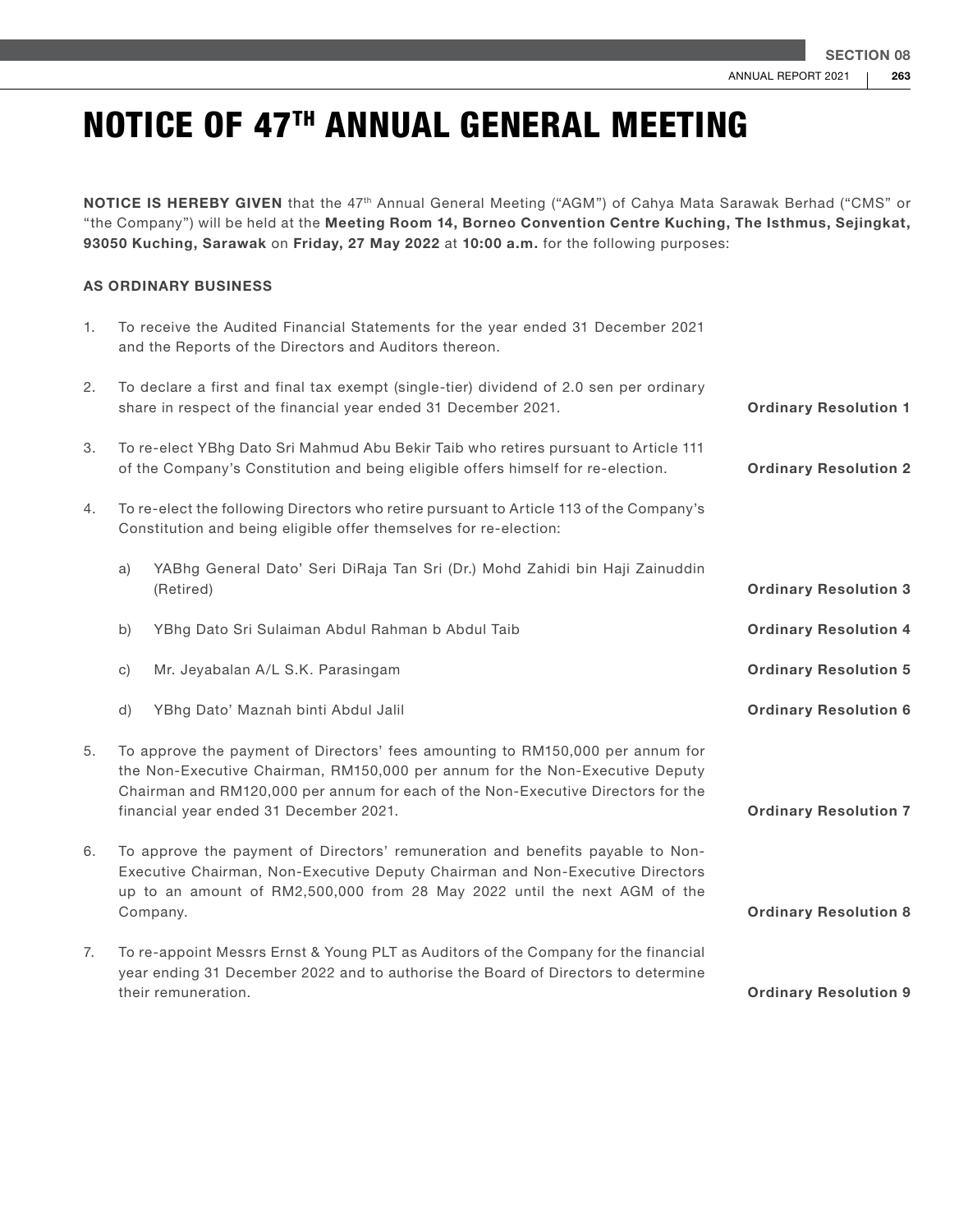264 CAHYA MATA SARAWAK BERHAD

### NOTICE OF 47TH ANNUAL GENERAL MEETING

#### AS SPECIAL BUSINESS

To consider and if thought fit, pass the following Ordinary Resolutions:

#### 8. Authority to Directors to Issue Shares

"THAT subject to the Companies Act, 2016 ("the Act"), the Main Market Listing Requirements ("Listing Requirements") of Bursa Malaysia Securities Berhad ("Bursa Securities"), the Company's Constitution, Additional Temporary Relief Measures to Listed Corporations for Covid-19, issued by Bursa Securities on 16 April 2020 followed by the extension of another 12 months of the temporary relief measures for the increased general mandate of 20% for new issue of securities by way of private placement as announced by Bursa Securities on 23 December 2021, subject to the approvals of the relevant governmental/regulatory authorities, if required, the Directors be and are hereby empowered pursuant to Sections 75 and 76 of the Act, to allot shares in the Company, grant rights to subscribe for shares in the Company, at any time to such persons and upon such terms and conditions and for such purposes as the Directors may, in their absolute discretion deem fit, provided that the aggregate number of shares to be issued pursuant to this resolution does not exceed ten per centum (10%) of the total number of issued shares of the Company (excluding treasury shares) at any point in time or any other limit set by Bursa Securities ("General Mandate"); AND THAT the Directors be and are hereby also empowered to obtain approval from Bursa Securities for the listing and quotation of the additional shares so issued pursuant to the General Mandate, if required; AND THAT such authority shall continue to be in force until the conclusion of the next AGM of the Company."

#### 9. Proposed Renewal of Share Buy-Back Authority

"THAT subject to Section 127 of the Companies Act 2016, provisions of the Constitution of the Company, the Main Market Listing Requirements of Bursa Malaysia Securities Berhad ("Bursa Securities") and any other relevant authorities, the Company be and is hereby authorised to renew the approval granted by the shareholders of the Company at the 46th Annual General Meeting of the Company held on 31 May 2021, authorising the Directors of the Company to exercise the power of the Company to purchase such amount of ordinary shares in the Company from time to time through Bursa Securities subject further to the following:

- (a) the aggregate number of shares purchased does not exceed 10% of the total number of issued shares of the Company ("Purchased Shares") at the point of purchase;
- (b) the maximum funds to be allocated by the Company for the purpose of purchasing the Purchased Shares shall not exceed the Company's audited retained profits as at 31 December 2021 amounted to RM604,307,432; and

#### Ordinary Resolution 10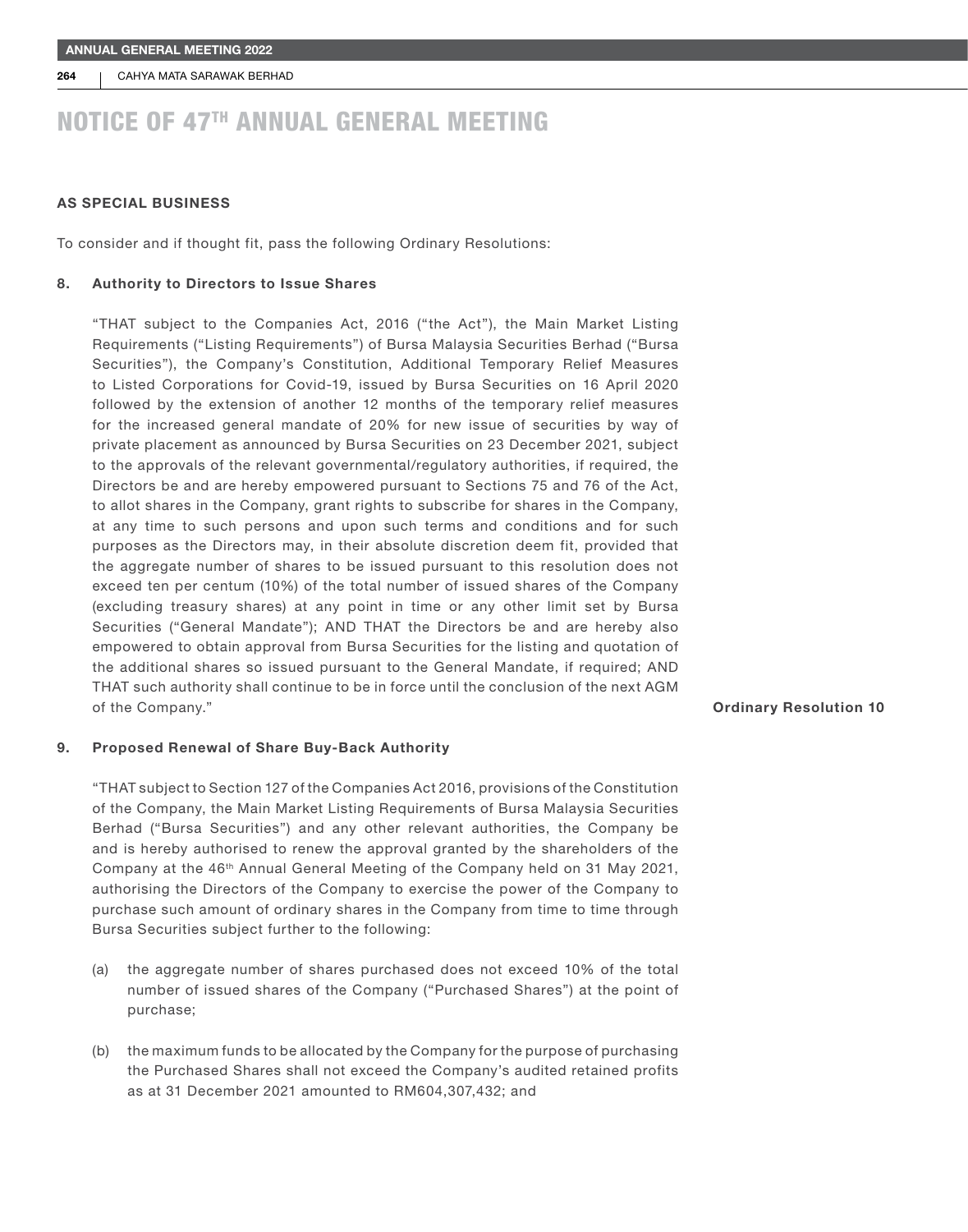- (c) the authority conferred by this resolution will commence immediately upon passing of this resolution and will continue to be in force until:
	- (i) the conclusion of the next Annual General Meeting of the Company;
	- (ii) the expiration of the period within the next Annual General Meeting of the Company subsequent to the date it is required to be held pursuant to Section 340(2) of the Companies Act 2016 ("the Act") but shall not extend to such extension as may be allowed pursuant to Section 340(4) of the Act; or
	- (iii) revoked or varied by a resolution passed by the shareholders in general meeting,

whichever occurs first.

- (d) Upon the completion of the purchase(s) of the Purchased Shares, the Directors of the Company be and are hereby authorised to deal with the Purchased Shares in the following manner:
	- (i) to cancel the Purchased Shares so purchased; or
	- (ii) to retain the Purchased Shares so purchased as treasury shares for distribution as dividend to the shareholders, resell in accordance with the relevant rules of Bursa Securities, transfer for the purposes of or under an employees' share scheme, transfer as purchase consideration, cancel the shares and/or sell, transfer or otherwise use the shares for such other purposes as the Minister may by order prescribe; or
	- (iii) to retain part of the Purchased Shares so purchased as treasury shares and cancel the remainder; or
	- (iv) to deal in such other manner as Bursa Securities and such other relevant authorities may allow from time to time.

AND THAT the Directors of the Company be and are hereby authorised to take all such steps as are necessary to implement, finalise and give full effect to the Proposed Renewal of Share Buy-Back Authority with full power to assent to any conditions, modifications, variations and/or amendments (if any) as may be imposed by the relevant authorities and with fullest power to do all such acts and things thereafter as the Directors may deem fit and expedient in the best interest of the Company." Ordinary Resolution 11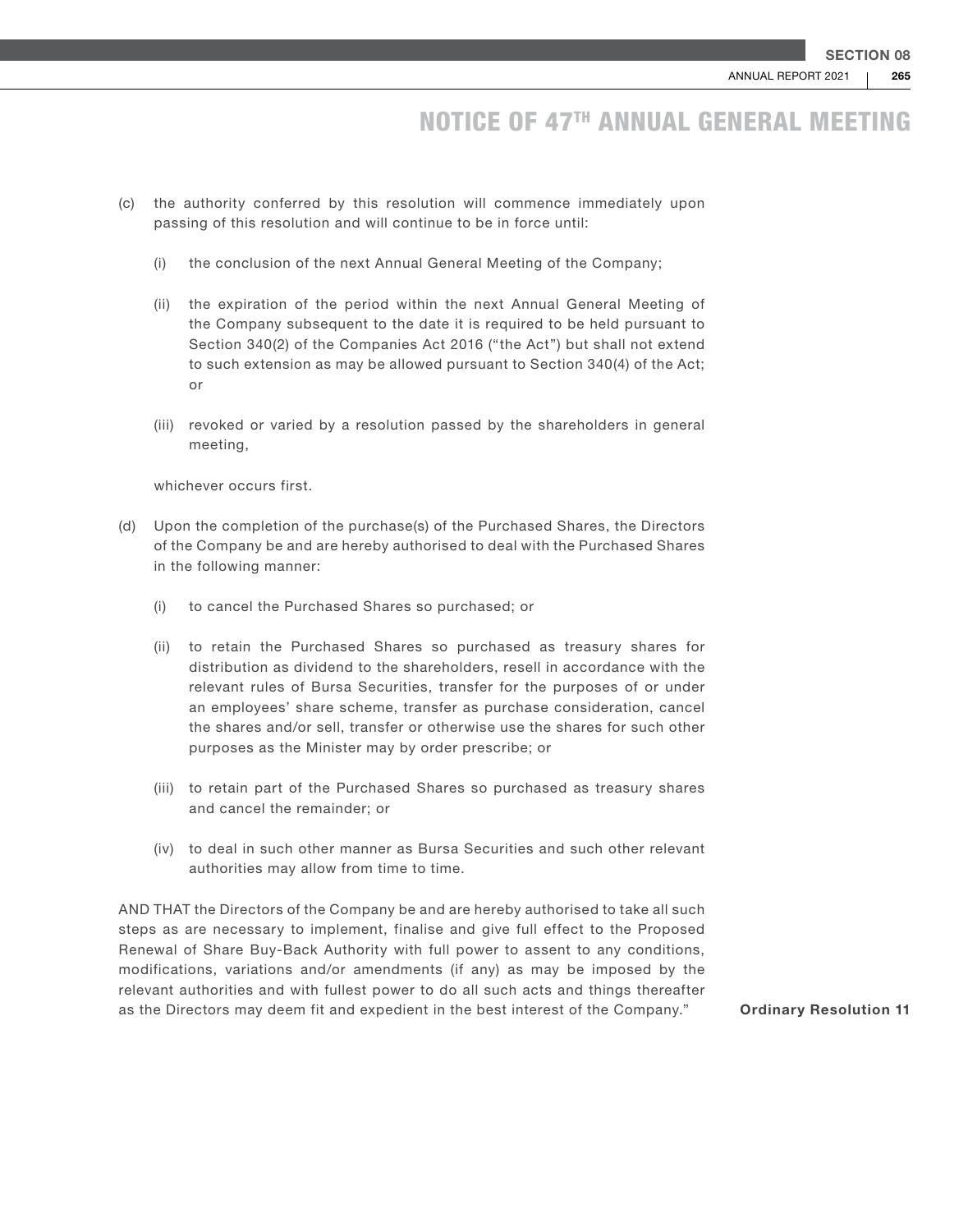266 | CAHYA MATA SARAWAK BERHAD

# NOTICE OF 47TH ANNUAL GENERAL MEETING

FURTHER NOTICE IS HEREBY GIVEN THAT for the purpose of determining a Member who shall be entitled to participate, speak and vote at the 47<sup>th</sup> AGM, the Company shall be requesting Bursa Malaysia Depository Sdn Bhd in accordance with Article 77(2) of the Company's Constitution to issue a General Meeting Record of Depositors ("ROD") as at 20 May 2022. Only a Depositor whose name appears in the Register of Members/ROD as at 20 May 2022 shall be entitled to participate at the said meeting or appoint a proxy to participate, speak and vote on his/her behalf.

#### NOTICE OF DIVIDEND ENTITLEMENT AND PAYMENT

NOTICE IS ALSO HEREBY GIVEN THAT subject to the approval of the shareholders at the 47<sup>th</sup> AGM of the Company to be held on 27 May 2022 for the payment of the first and final dividend under single-tier system in respect of the financial year ended 31 December 2021 ("Dividend") under Ordinary Resolution 1, the Dividend will be paid on 27 June 2022 to Depositors whose names appear in the ROD on 1 June 2022.

Depositors shall be only entitled to the Dividend in respect of:

- (a) securities transferred into the Depositor's Securities Account before 4:30 p.m. on 1 June 2022 for ordinary transfers; and
- (b) securities bought on Bursa Malaysia Securities Berhad on a cum entitlement basis according to the Rules of Bursa Malaysia Securities Berhad.

#### BY ORDER OF THE BOARD

#### SAMANTHA TAI YIT CHAN

SSM PC No.: PC 202008001023 (MAICSA 7009143) Company Secretary

Kuching, Sarawak 27 April 2022

#### Notes:

#### 1. Audited Financial Statements for financial year ended 31 December 2021

Agenda 1 is for discussion at the meeting and no voting is required.

#### 2. Ordinary Resolution 1 – First and final tax exempt (single-tier) dividend

Pursuant to Section 131 of the Companies Act 2016 ("Act"), a company may only make a distribution to the shareholders out of profits of the company available if the company is solvent. On 25 February 2022, the Board had considered the amount of dividend and recommended the same for the shareholders' approval. The Directors of the Company are satisfied that the Company will be solvent as it will be able to pay its debts as and when the debts become due within twelve (12) months immediately after the distribution is made on 27 June 2022 in accordance with the requirements under Section 132(2) and (3) of the Act.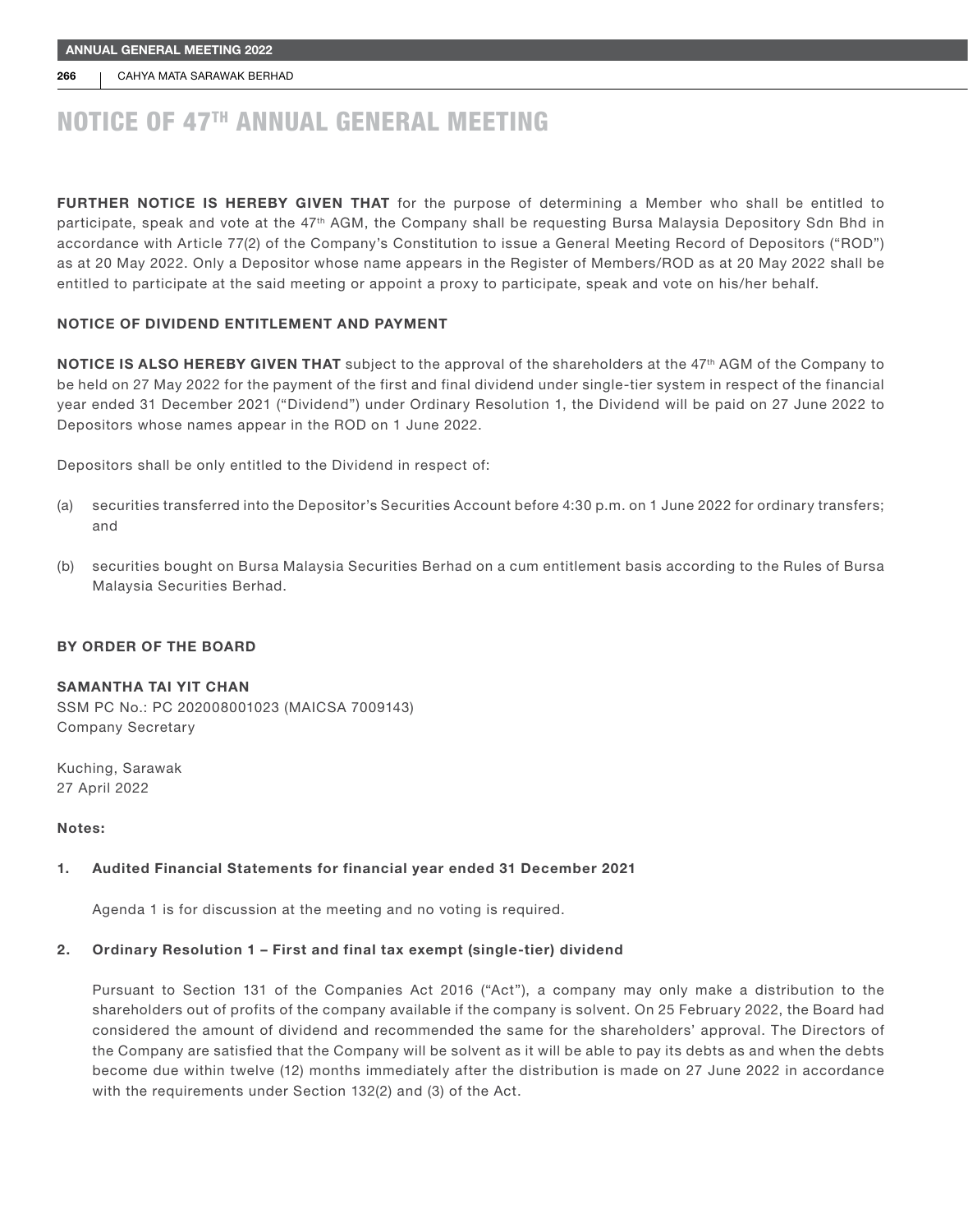#### 3. Ordinary Resolution 2 – Re-election of Director who retires by rotation in accordance with Article 111

Article 111 of the Company's Constitution provides that one third (1/3) of the Directors of the Company for the time being shall retire by rotation at the AGM of the Company. Pursuant thereto, two (2) Directors of the Company, namely YBhg Dato Sri Mahmud Abu Bekir Taib and YBhg Datuk Ir. Kamarudin bin Zakaria shall retire in accordance with Article 111 of the Company's Constitution. YBhg Datuk Ir. Kamarudin bin Zakaria has informed the Board of Directors of the Company that he does not wish to seek re-election in accordance with Article 111 of the Company's Constitution. Hence, he will retain office until the conclusion of the 47th AGM. YBhg Dato Sri Mahmud Abu Bekir Taib is standing for re-election as a Director of the Company and being eligible has offered himself for re-election. Details of the assessment of the director standing for re-election are on page 72 of the Corporate Governance Framework in the Annual Report 2021.

#### 4. Ordinary Resolutions 3 to 6 – Re-election of Directors who retire in accordance with Article 113

Article 113 of the Company's Constitution provides that the Directors shall have power at any time and from time to time to appoint any other person to be a Director of the Company either to fill a casual vacancy or as an addition to the existing Directors but so that the total number of Directors shall not at any time exceed the maximum number fixed by the Company's Constitution. Any Director so appointed shall hold office until the next AGM of the Company and when he/she shall retire, he/she shall be eligible for re-election. Pursuant thereto, YBhg Dato Sri Sulaiman Abdul Rahman b Abdul Taib and Mr. Jeyabalan A/L S.K. Parasingam who were appointed on 22 June 2021, YABhg General Dato' Seri DiRaja Tan Sri (Dr.) Mohd Zahidi bin Haji Zainuddin (Retired) who was appointed on 9 August 2021 and YBhg Dato' Maznah binti Abdul Jalil who was appointed on 15 November 2021 are standing for re-election as Directors of the Company in accordance with Article 113 of the Company's Constitution and, being eligible have offered themselves for re-election. Details of the assessment of the directors standing for re-election are on page 72 of the Corporate Governance Framework in the Annual Report 2021.

#### 5. Directors' Remuneration – fees and benefits payable to the Non-Executive Director ("NED")s

- 5.1 Section 230(1) of the Act provides amongst others, that "the fees" of the directors and "any benefits" payable to the directors of a listed company and its subsidiaries shall be approved at a general meeting. In this respect, the Board agreed that the shareholders' approval shall be sought at the 47<sup>th</sup> AGM on the Directors' remuneration in two (2) separate resolutions as below:
	- (a) Ordinary Resolution 7 on payment of Directors' fees in respect of the preceding year 2021; and
	- (b) Ordinary Resolution 8 on payment of Directors' remuneration and benefits from 28 May 2022 to the next AGM in 2023.
- 5.2 The Board Remuneration policy for the NEDs as set out in the table below:

#### Ordinary Resolution 7: Directors' fees to the NEDs

| Directors' fee                | Approved at 46 <sup>th</sup> AGM for<br>Financial Year ("FY") 2020 | <b>Approval sought for FY2021</b> |
|-------------------------------|--------------------------------------------------------------------|-----------------------------------|
| Non-Executive Chairman        | RM150,000                                                          | RM150,000                         |
| Non-Executive Deputy Chairman | RM150,000                                                          | RM150,000                         |
| Non-Executive Director        | RM120,000                                                          | RM120,000                         |

The payment of the fees to the Non-Executive Chairman, Non-Executive Deputy Chairman and NEDs in respect of the financial year ended 31 December 2021 will only be paid if the proposed Ordinary Resolution 7 is passed at the 47th AGM.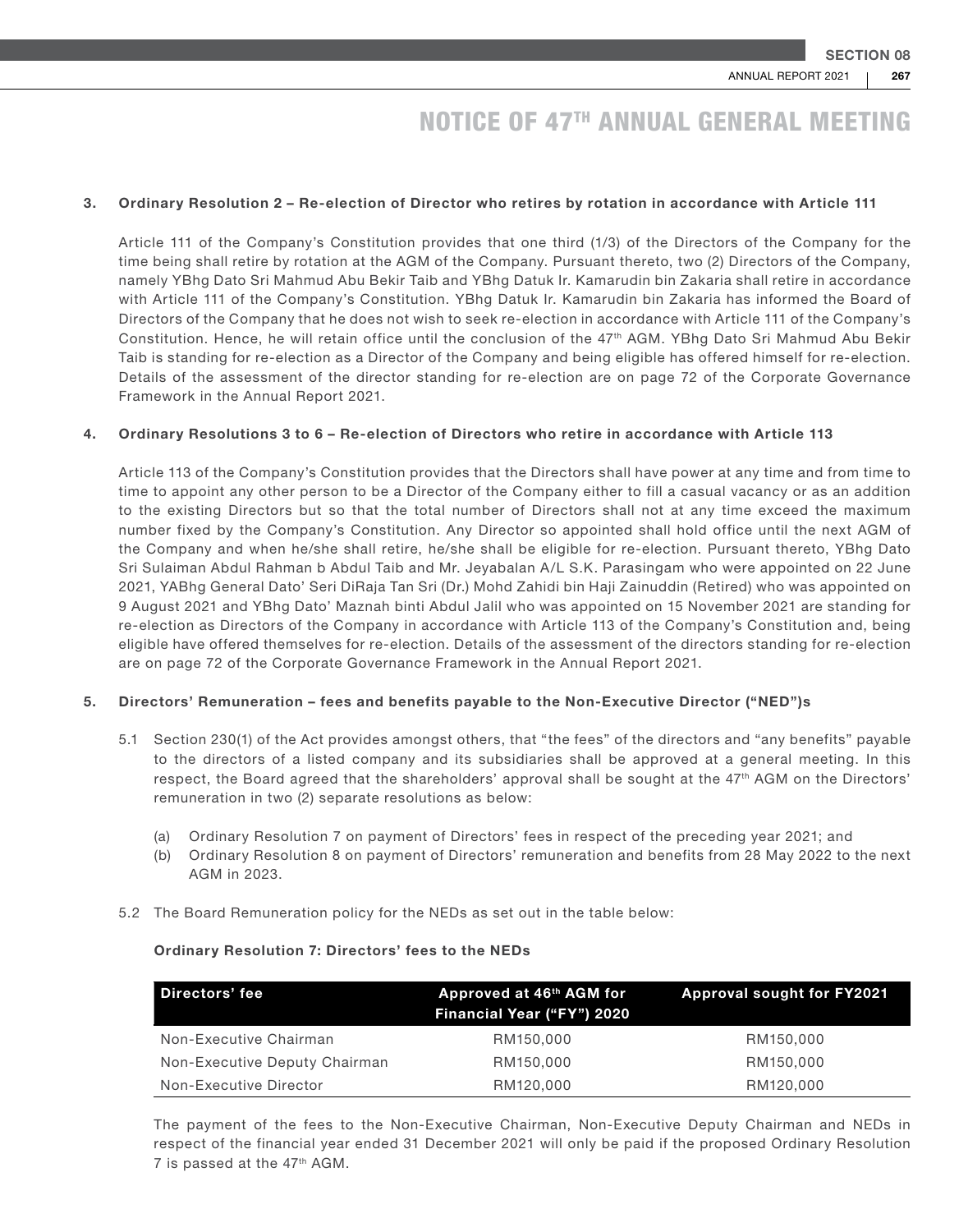268 | CAHYA MATA SARAWAK BERHAD

### NOTICE OF 47TH ANNUAL GENERAL MEETING

#### Ordinary Resolution 8: Remuneration and benefits payable to the NEDs

The remuneration and benefits payable to the NEDs comprise the allowances and other emoluments payable to the Chairman and members of the Board, Board of subsidiaries, Board Committees and such other committees as may be established by the Board.

| <b>Board Committee Fees</b><br>Approved at 46 <sup>th</sup> AGM and approval sought at 47 <sup>th</sup> AGM | Chairman | <b>NED/Member</b> |
|-------------------------------------------------------------------------------------------------------------|----------|-------------------|
| <b>Group Audit Committee</b>                                                                                | RM24,000 | RM16,000          |
| Nomination and Remuneration Committee                                                                       | RM16,000 | RM12,000          |
| <b>Group Risk Committee</b>                                                                                 | RM16,000 | RM12,000          |
| <b>Digital Transformation Committee</b>                                                                     | RM16,000 | RM12,000          |
| Employees' Share Option Scheme Committee                                                                    | RM16,000 | RM12,000          |

| Type of Meeting Attendance Allowance (per meeting)                           |          |                   |  |
|------------------------------------------------------------------------------|----------|-------------------|--|
| Approved at 46 <sup>th</sup> AGM and approval sought at 47 <sup>th</sup> AGM | Chairman | <b>NED/Member</b> |  |
| Board of CMS                                                                 | RM2,200  | RM2,000           |  |
| General meeting of CMS                                                       | RM2,200  | RM2,000           |  |
| <b>Group Audit Committee</b>                                                 | RM2,000  | RM1,800           |  |
| Nomination and Remuneration Committee                                        | RM1,800  | RM1,600           |  |
| <b>Group Risk Committee</b>                                                  | RM1,800  | RM1,600           |  |
| Digital Transformation Committee                                             | RM1,800  | RM1,600           |  |
| Employees' Share Option Scheme Committee                                     | RM1,800  | RM1,600           |  |

The NEDs' other remuneration and benefits are set out in the table below:

| <b>Description</b>      | Chairman                                        | Deputy Chairman | ZNEDZ                    |
|-------------------------|-------------------------------------------------|-----------------|--------------------------|
| Monthly Fixed Allowance | RM50.000                                        | RM40.000        | $\overline{\phantom{0}}$ |
| Other Benefits          | Driver, motor vehicle, petrol, medical coverage |                 | Medical coverage         |

The Directors' fee policy for subsidiary companies in the Group is set out in the table below:

|                                                                            | Chairman | <b>NED</b> |
|----------------------------------------------------------------------------|----------|------------|
| Directors' fee for subsidiary company which achieves an annual turnover of |          |            |
| RM90.0 million and/or a net assets size of RM100.0 million and over        |          |            |
| (per annum)                                                                | RM22.500 | RM15,000   |
| Subsidiary Company Directors' meeting attendance allowance (per meeting)   | RM2.000  | RM2.000    |

Payment of the remuneration and benefits to the NEDs will be made by the Company and its subsidiaries on a monthly basis and/or as and when incurred, if the proposed Ordinary Resolution 8 has been passed by shareholders at the 47<sup>th</sup> AGM. The Board's view is that it is equitable for the NEDs to be paid Directors' remuneration and benefits (excluding Directors' fees) after they have rendered their services to the Company and/or its subsidiaries and discharged their duties and responsibilities.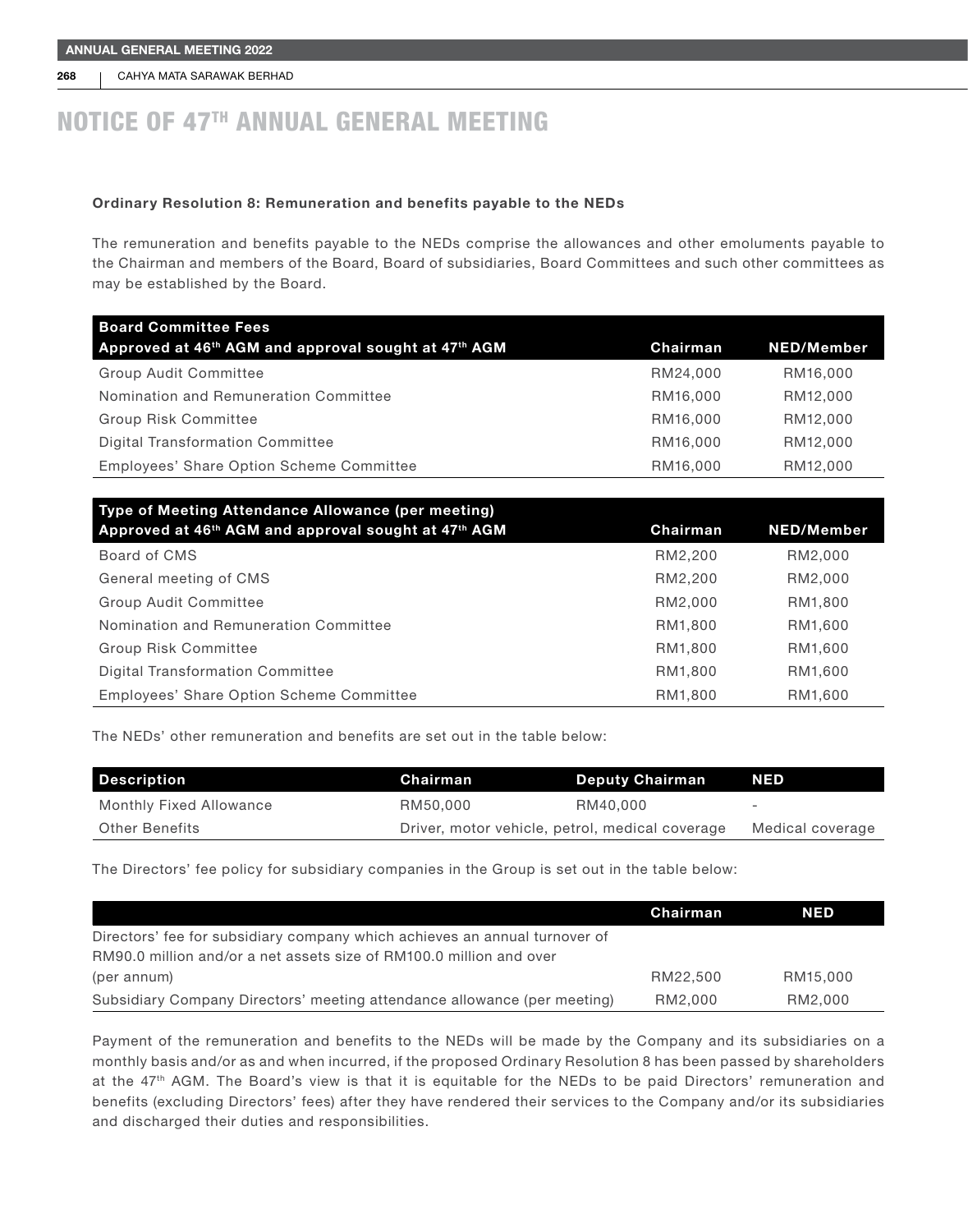#### 6. Ordinary Resolution 9 – Re-appointment of Auditors

- 6.1 The Audit Committee ("AC") at its meeting held on 12 April 2022 undertook an annual assessment of the objectivity, independence and quality of service delivery of the external auditors, Messrs Ernst & Young PLT ("EY"). In its assessment, the AC considered several factors which include the following:
	- (a) Quality of EY's performance and their communications with the AC and CMS group, based on feedback obtained via assessment questionnaires from personnel who had substantial contact with the external audit team and EY throughout the year;
	- (b) Adequacy of experience and resources provided to the Group by EY, in terms of the firm and the competency of the professional staff assigned to the audit; and
	- (c) Independence and objectivity of EY and the level of non-audit services rendered by EY to the Company for the FY2021.
- 6.2 The AC was satisfied with the suitability of EY based on the quality of audit, performance, competency and sufficiency of resources the external audit team provided to the Group. The AC was also satisfied in its review that the provisions of non-audit services by EY to the Company for the FY2021 did not in any way impair their objectivity and independence as external auditors of the Company.
- 6.3 The Board at its meeting held on 12 April 2022 approved the AC's recommendation for the shareholders' approval to be sought at the 47<sup>th</sup> AGM on the appointment of EY as external auditors of the Company for the FY2022, under Ordinary Resolution 9 in accordance with Section 340(1)(c) and Section 274(1)(a) of the Act.

#### 7. Ordinary Resolution 10 – Authority to Directors to Issue Shares

The proposed Ordinary Resolution 10, if passed, will give a renewed mandate to the Directors of the Company, pursuant to Sections 75 and 76 of the Act ("Renewed Mandate") for such purposes as the Directors may deem fit and in the interest of the Company. The Renewed Mandate, unless revoked or varied by the Company in a general meeting will expire at the conclusion of next AGM of the Company.

Bursa Securities had vide its letter dated 16 April 2020, allowed a listed corporation to seek a higher general mandate under paragraph 6.03 of the Main Market Listing Requirements of Bursa Securities from the existing ten per centum (10%) to not more than twenty per centum (20%) of the total number of issued share capital of the Company ("General Mandate") for such purposes as the Directors of the Company consider would be in the interest of the Company. Bursa Securities had on 23 December 2021 announced another 12 months extension on the implementation period of the General Mandate. This General Mandate may be utilised by a listed corporation to issue new securities until 31 December 2022 and thereafter, the 10% general mandate will be reinstated. The Directors of the Company, after due consideration, is of the opinion that in the face of unprecedented challenges to the Company brought by Covid-19 pandemic, this General Mandate will enable the Company further flexibility to raise funds expeditiously other than incurring additional interest costs as compared to bank borrowings, thereby allowing the Company to preserve its cash flow and achieve a more optimal capital structure. Any funds raised from this General Mandate is expected be used for the purpose of a possible fund raising exercise including but not limited to placement of shares for the purpose of funding future investment project(s), working capital and/or acquisitions and to avoid any delay and cost in convening general meetings to specifically approve such an issue of shares.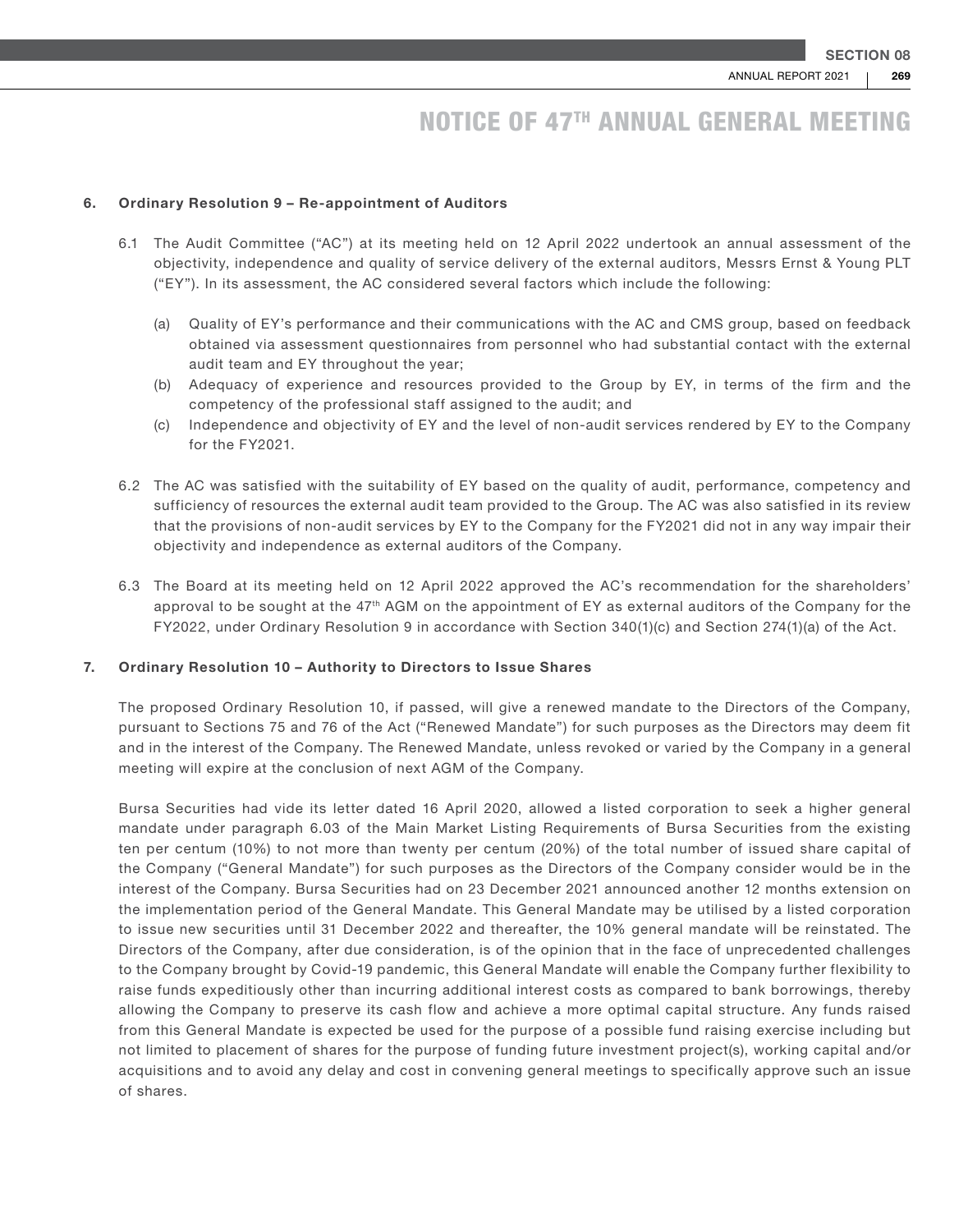#### 270 CAHYA MATA SARAWAK BERHAD

### NOTICE OF 47TH ANNUAL GENERAL MEETING

The Directors, having considered the current and prospective financial position, needs and capacity of the Company, is of the opinion that the General Mandate is in the best interest of the Company. As of the date of this Notice, no new shares in the Company were issued pursuant to the mandate granted to the Directors at the last AGM held on 31 May 2021 and which will lapse at the conclusion of the 47th AGM. The Renewed Mandate will enable the Directors to take swift action in case of, inter alia, a need for corporate exercises, or in the event of business opportunities, or other arising circumstances which involve the issue of new shares, and to avoid delay and cost in convening general meetings to approve such issue of shares.

#### 8. Ordinary Resolution 11 – Proposed Renewal of Share Buy-Back Authority

The proposed Ordinary Resolution 11, if passed, will empower the Directors of the Company to purchase the Company's shares of an aggregate amount of up to 10% of the total number of issued shares of the Company for the time being. The shareholders' mandate for the Proposed Renewal of Share Buy-Back Authority is subject to renewal on an annual basis. Further information on the Proposed Renewal of Share Buy-Back Authority is set out in the Share Buy-Back Statement dated 27 April 2022 which is despatched together with the Notice of 47th AGM.

#### 9. Abstention from Voting

All the NEDs who are shareholders of the Company will abstain from voting on Ordinary Resolutions 7 and 8 concerning Directors' fees and Directors' remuneration and benefits (excluding Directors' fees) at the 47th AGM. Any Director referred to in Ordinary Resolutions 2, 3, 4, 5 and 6 who is a shareholder of the Company will abstain from voting on the resolution in respect of his/her re-election as a Director at the 47th AGM.

#### 10. Proxy and Entitlement of Participation

- 10.1 A member entitled to participate and vote at the meeting is entitled to appoint a proxy (or in the case of a corporation, a duly authorised representative) to vote in his stead. If the proxy is not a member, he shall be any person and there shall be no restriction as to the qualification of the proxy. The instrument appointing a proxy shall be deemed to confer authority to demand or join in demanding a poll.
- 10.2 Where a member of the Company is an authorised nominee as defined under the Securities Industry (Central Depositories) Act, 1991, it may appoint a proxy in respect of each securities account it holds with ordinary shares of the Company standing to the credit of the said securities account.
- 10.3 Where a member of the Company is an exempt authorised nominee as defined under the Securities Industry (Central Depositories) Act, 1991 which holds ordinary shares in the Company for multiple beneficial owners in one securities account ("omnibus account"), there is no limit to the number of proxies which the exempt authorised nominee may appoint in respect of each omnibus account it holds.
- 10.4 The instrument appointing a proxy shall be in writing under the hand of the appointer or his attorney duly authorised in writing or, if the appointer is a corporation, either under its common seal or under the hand of an officer or attorney duly authorised.
- 10.5 The instrument appointing a proxy must be deposited at the Registered Office of the Company at Level 6, Wisma Mahmud, Jalan Sungai Sarawak, 93100 Kuching, Sarawak or at Boardroom Share Registrars Sdn Bhd, 11th Floor, Menara Symphony, No 5, Jalan Prof. Khoo Kay Kim, Seksyen 13, 46200 Petaling Jaya, Selangor Darul Ehsan not less than forty-eight (48) hours before the time set for holding the meeting or at any adjournment thereof.
- 10.6 Only members whose names appear in the Record of Depositors as at 20 May 2022 shall be entitled to participate at the meeting.